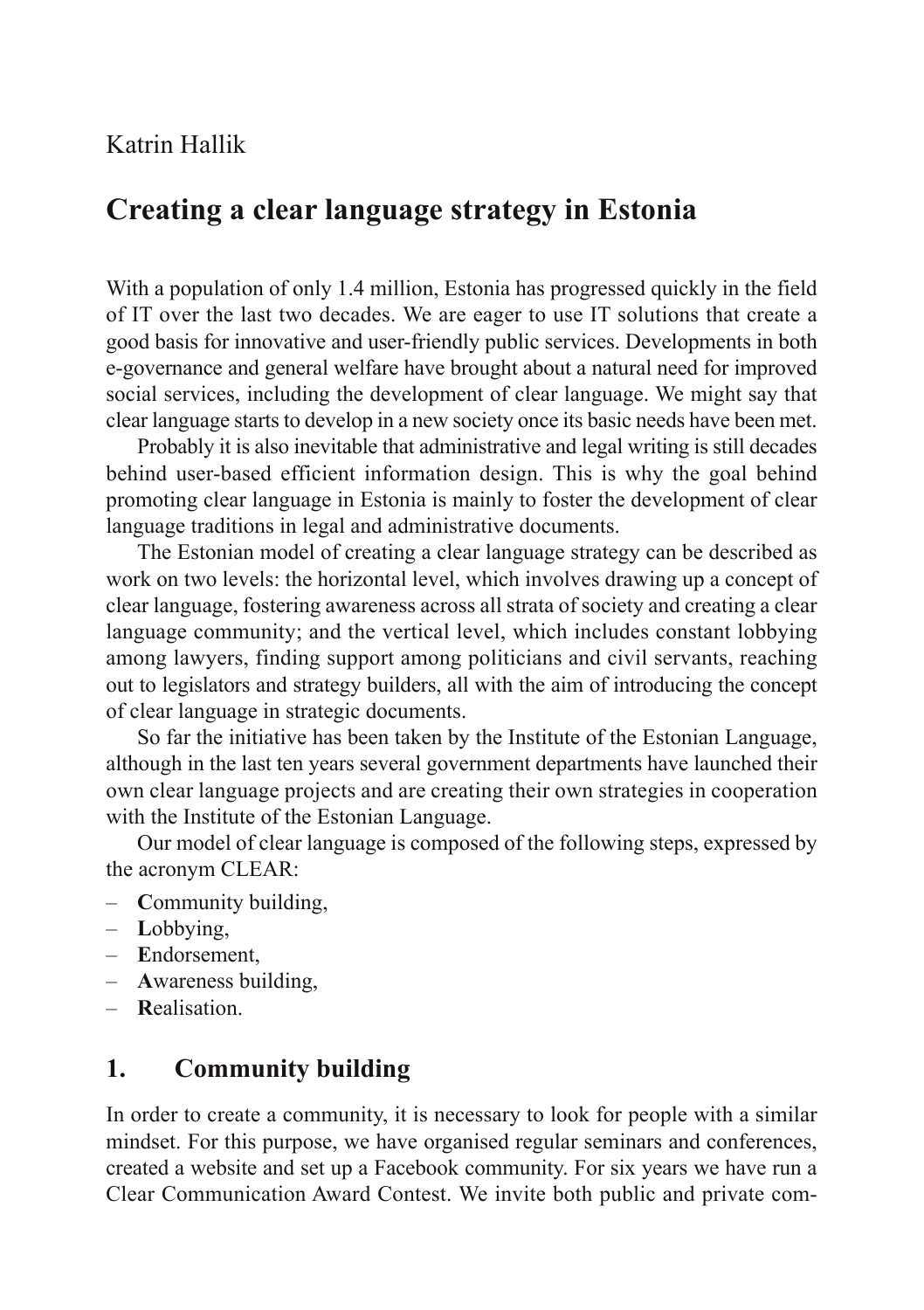#### 144 *Katrin Hallik*

panies as well as private individuals to submit good examples of clear public communication; as a result we have gathered a valuable collection of clear language practices. The award has grown in popularity: in six years we have had 484 entries for the award, with public administrations submitting several projects every year. The award has become a quality mark that organisations add to their documents and websites.

In 2019 we ran the first Estonian Gobbledygook Campaign, asking people to send us examples of bureaucratic jargon. The campaign was welcomed and we received many wonderful examples of gobbledygook together with clear language versions.

## **2. Lobbying**

Lobbying among lawyers and civil servants has been an essential tool for promoting clear language. For three years we have been organising Think Tanks, creating cooperation networks and promoting individual projects. The cooperation network includes the Tax and Customs Board, Rescue Board, Emergency Response Centre, National Audit Office, Ministry of Economic Affairs and Communications, Ministry of Justice, Ministry of Education and Research, Estonian Cooperation Assembly and others.

In November 2019 we held a special Think Tank called the "Clear and User-Centred State" where representatives of public administrations participated in a five-hour brainstorming session on the strategy of clear language. Among the speakers were the Estonian Chancellor of Justice, Ülle Madise, the National Digital Advisor, Marten Kaevats, Media and Communication Expert Lee Maripuu, Brand and Design Strategist Tajo Oja and Information Designer Janno Siimar. Valuable ideas of how to make things happen were shared and transferred to the daily practices of public administrations.

#### **3. Endorsement**

Endorsement at a high level has facilitated the development of clear language in Estonia in many ways. The main endorsers so far have been two Speakers of the Estonian Parliament and also the current Chancellor of Justice, Ülle Madise.

The President of Estonia, Kersti Kaljulaid, sent an audio greeting to our "Clear and User-Centred State" Think Tank, stressing the practical and simple benefits of clear language.

## **4. Awareness building**

The first ten years of clear language development in Estonia have mainly been dedicated to awareness building, preparing the ground for concrete steps to be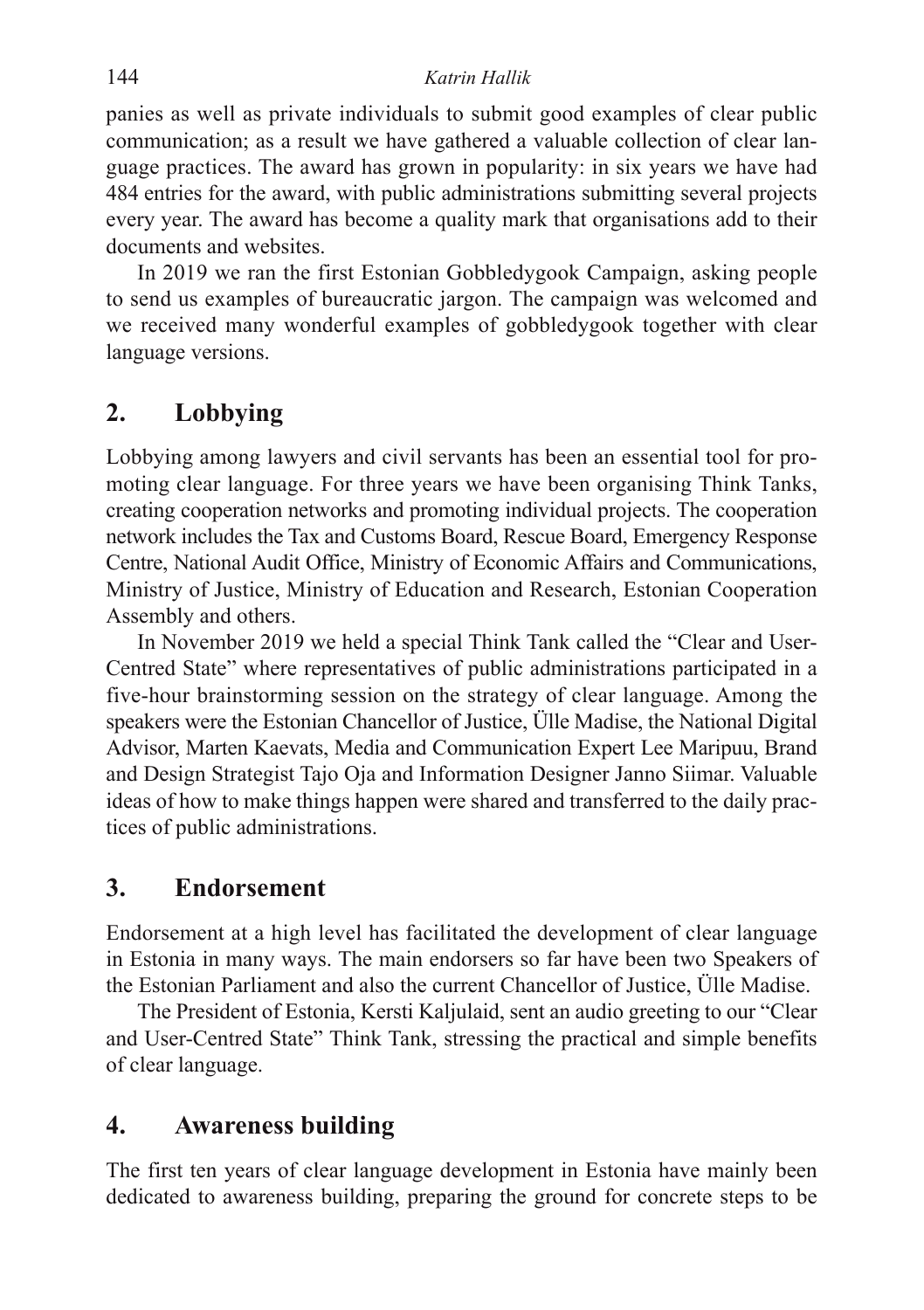taken. The concept of clear language as we know it today did not exist in Estonia ten years ago. Now, support for clear language has been officially established in the Estonian Language Development Plan 2018–2027. Clear language has been stated as one of the main requirements in the Guidelines for Legislative Policy until 2030. We are still a few steps away from creating an official strategy plan for Estonia.

Awareness building has meant a lot of training for organisations, both public and private.

Awareness building also means lending credibility to clear language: in 2019 we carried out the first Estonian clear language survey involving the following administrations: the Emergency Response Centre, Health Insurance Fund, Rescue Board, Chancellor of Justice, Social Insurance Board, Ministry of Social Affairs, Ministry of Finance and the Unemployment Insurance Fund.

The survey revealed the main obstacles to clear language usage in public administration:

Organisational level:

- a management style of using legalese,
- an organisational culture that sustains hierarchy and strict standards for documents.

Attitudes and skills level:

- a lack of skill and information about clear language,
- a fear of making mistakes and taking personal responsibility,
- a belief that officialise provides protection in court,
- a general lack of user-centred design.

Language level:

– legalese spreading from official documents into all forms of communication with citizens.

Solutions given by the officials in the survey included the following:

Organisational level:

- feedback systems that facilitate follow-up on the personal progress of officials,
- random monitoring of response emails, thus helping to maintain quality,
- a rotation of officials to promote the sharing of ideas and experience.

Attitudes and skills level:

- training programmes that facilitate change on different levels of the organisation and help sustain progress,
- institutionalised change: best practices that become the general policy of the organisation concerned,
- online sample forms that can be used in order to create clear documents.